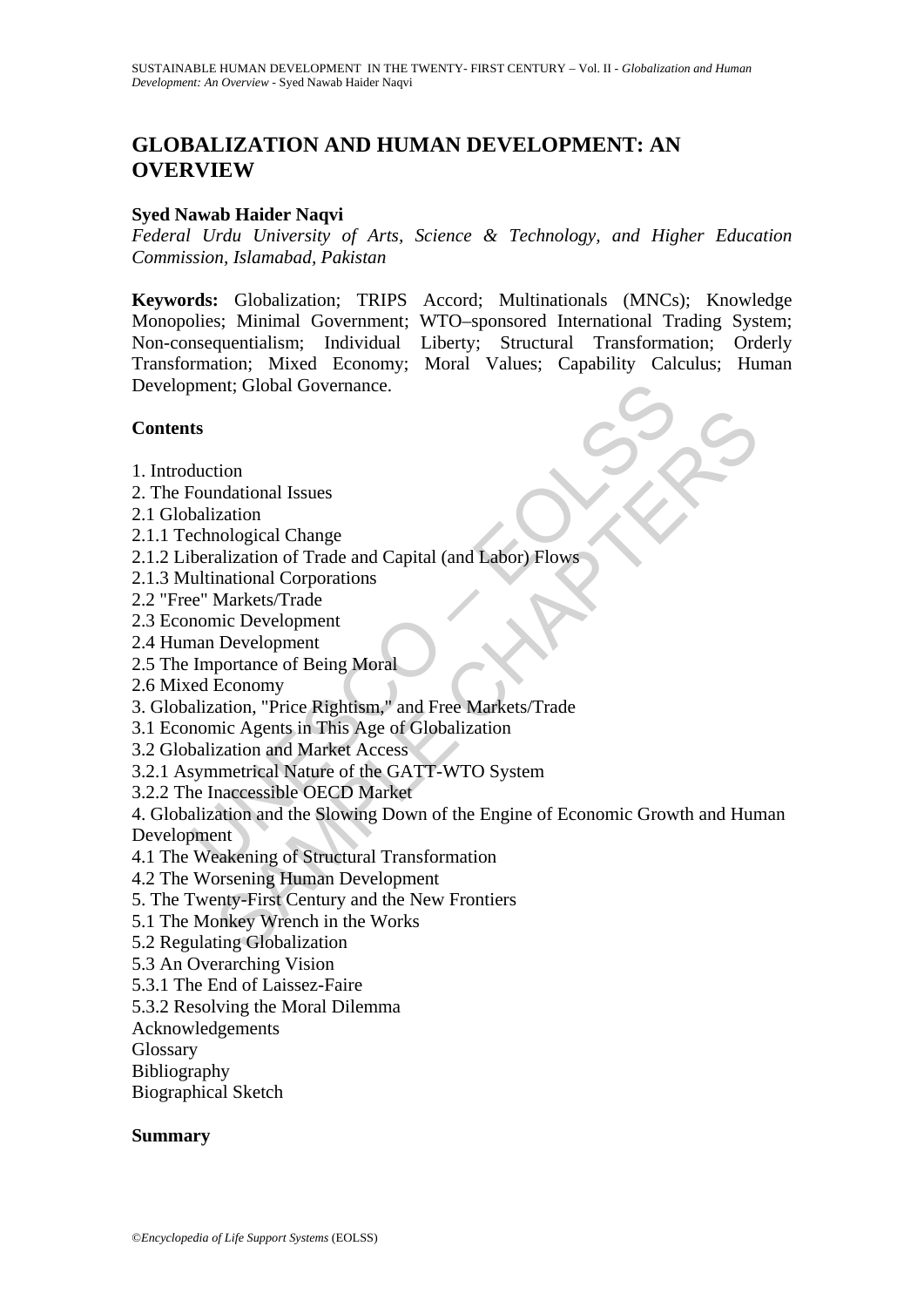Globalization and human development promise to enhance the well-being of the people and their freedom to choose, in ways which do not always converge. Guided by a valueneutral Invisible Hand and a minimalist government, globalization aims to do this by enhancing production possibilities and consumer choices through a free (freer) movement of goods, services, capital and knowledge around the globe, and by improving the functional distribution of income by equalizing factor prices. Contrariwise, human development seeks to enlarge people's capabilities to translate economic progress into multidimensional human happiness—e.g., leading a long life, being knowledgeable, and enjoying a decent standard of living—by strengthening links between economic development and human development. Making efficient outcomes equitable, and fructifying human development require non-minimalist government, (i.e., a mixed economy) informed by altruistic motivation, which supplements or modifies self-interest behavior, given that altruism tends to increase with more frequent use.

Fraction by informed by antiastic motivation, winch supprement<br>rest behavior, given that altruism tends to increase with more free<br>gs are, globalization has undermined human development and<br>cause: (a) it is driven by a han are, globalization has undernined human development and its own mse: (a) it is driven by a handful of OECD-resident multinational monopolical<br>strict do not generally produce efficient or equitable solutions; (b)<br>al trading As things are, globalization has undermined human development and its own moral base because: (a) it is driven by a handful of OECD-resident multinational monopolies (MNCs) which do not generally produce efficient or equitable solutions; (b) the international trading system has become increasingly inequitable as developing countries are made to liberalize voluntarily while the Western countries keep protectionism alive on one pretext or another; and (c) world inequalities of income and wealth and the incidence of poverty have increased, and the engine of growth has slowed down. To make matters worse for the developing countries, the free movement of capital across international borders has exposed them to exogenous shocks. There is consensus now that a "global governance" mechanism must be devised to humanize globalization by: (a) restricting the writ of MNCs to let competition flower; (b) refocusing the Trips Accord narrowly on genuine intellectual property rights to prevent the so-called innovators from misusing it for maximizing their personal gains; (c) disallowing formation of knowledge monopolies and removing constraints on transmission of knowledge to developing countries; (d) devising mechanisms to limit undue exposure of national economies to crises over which they have little control; and (e) saving globalization from itself by internalizing a sense of wider social obligation.

# **1. Introduction**

Globalization has been recognized as the dominating force of the economic universe. It promises to light up the world with economic prosperity. To this end, it seeks a victory of market over government and of self-interest over altruism. No less important is the global commitment to continuing (even accelerating) the pace of human development, which signifies the culmination of the historical processes of cultural evolution, and a high point of what has been referred to previously by T. H. Marshall (1950) as the revolutionary eighteenth-century idea of the rights of citizen. The dilemma is that while globalization is a lusty, ineluctable historical process whose march can be stopped only by endangering the prosperity of peoples and nations, it also threatens to disfigure human development in the manner of its unfolding. A dynamic force for change throughout the world, it is expected to cause unprecedented surges in the wealth of nations by extending outwards the world production-possibility frontier, and by recreating the world in the image of a "Global Village." However, it is also reviled as a process destined to cause social and economic disintegration and ecological decay. It is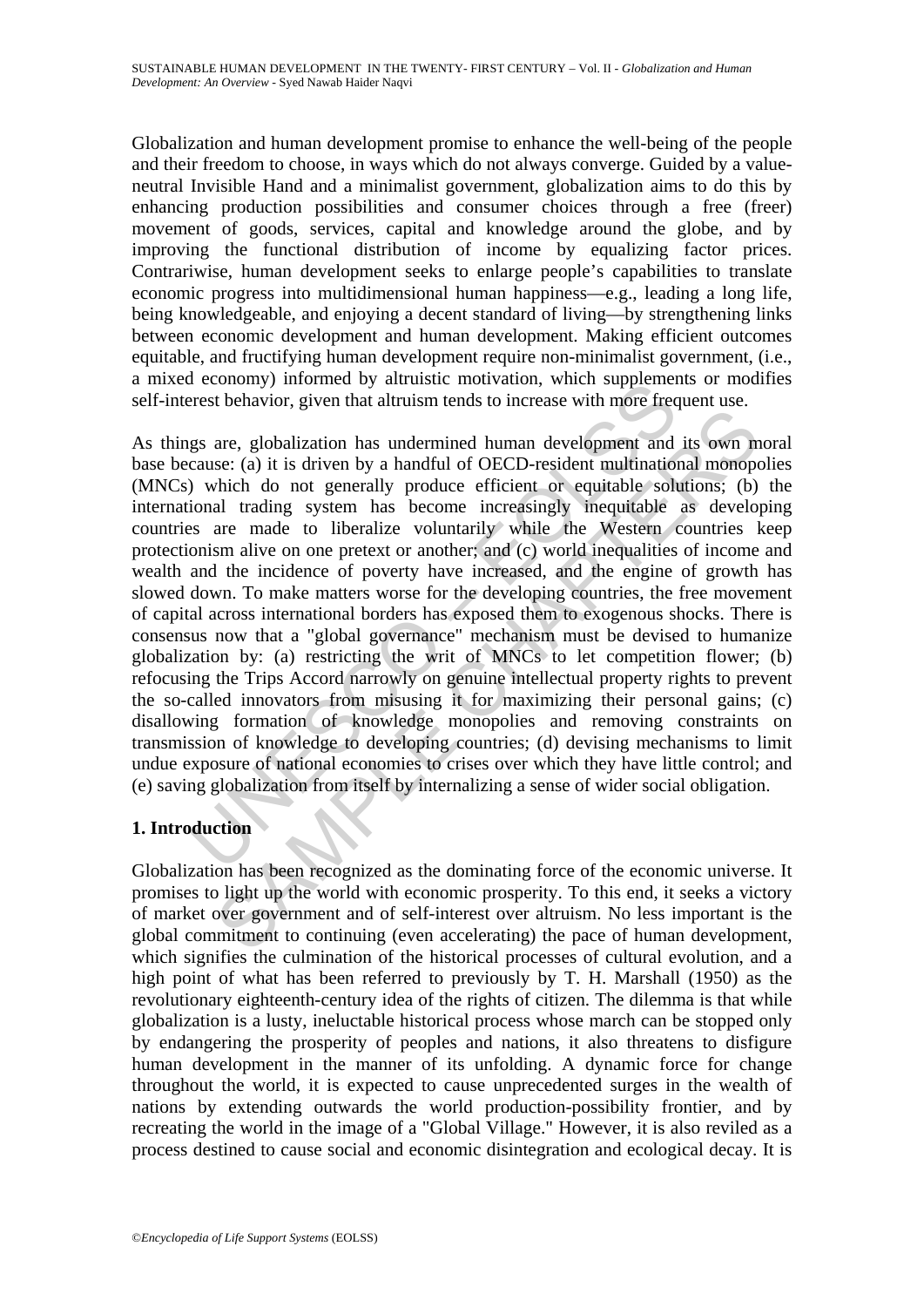feared to be spurring on a race to the bottom by grabbing from the poor and giving to the rich, marginalizing nations already integrated into the world economy, decoupling them from scientific advancements carried out in the developed world, and widening the preexisting disparities in the levels of economic well-being within nations and between nations, to a point where they have become economically, socially, and morally unacceptable. There are also fears, not all unfounded, that the developed countries may increasingly use globalization to re-enact colonialism by another name. Therefore, it is not surprising that the public support for globalization has waned in both the developed and the developing countries, and there is frantic search for the "third way" out of the morally enervating regime of unvarnished capitalism. There is a universal demand now, that to recapture at least some of its attractive glow, the superior claims of globalization be given it a "human face," by saddling the increasingly ungovernable world of trade and finance with a global civic ethic, by minimizing the role in it of multi-nationals, and by informing it with the notion of balancing rights and responsibilities.

In a numian race, by sadaing the interessing our solution and the role in the fundaminate, with a global civic ethic, by minimizing the relation and the reasons for present globalization and human developmen is that despit ing it with the notion of balancing rights and responsibilities.<br>
e reasons for present globalization and human development processe<br>
that despite huge strides towards opening world markets, big swathe<br>
nomy, such as agric One of the reasons for present globalization and human development processes to diverge is that despite huge strides towards opening world markets, big swathes of world economy, such as agriculture, textiles, and shipping, still remain only imperfectly accessible to the developing countries, because the protectionist sentiment in the OECD countries is still very much alive. More ominously, while the developing countries are having to liberalize, under duress (as part of the structural adjustment programs which they must serve to qualify for their badly needed financial assistance), the developed countries have shown little on this count except dithering and neglect. A sign of this dichotomy of "voice" and "exit" in the market-led world economy is the sharply rising inequalities of income and wealth within and between nations. Thus, for instance, thanks to its faithful implementation of the IMF's structural adjustment programs- named misleadingly as Growth, Employment and Redistribution (GEAR)-- South Africa has the unenviable distinction of becoming the most unequal country in the world, perhaps next only to Guatemala! Also, the incidence of income and non-income poverty, though declining on average, has risen significantly in Latin America, and even more dramatically in Europe, Central Asia, and sub-Saharan Africa. More fundamentally, globalization has led human society toward a new system of moral values dominated by efficiency considerations. But this is a systemic weakness because the vast increases in material prosperity that it is expected to bring about may have pushed the frontiers of the (rich person's) demand into a terrain where the rich person's gain is the poor person's loss. Then, by increasing the contact of national and global morality with corrosive capitalistic values—i.e., the pursuit of private and essentially economic goals by consumer enterprises, and of workers in their market choices globalization may have sown the seeds of its own undoing. It has increased the cost of policing the economic system, and of guiding it in the socially desired direction. Thus, a fundamental national and global concern should be to prevent the pursuit of efficiency and self-interested behavior from completely overwhelming the universally shared sense of moral values—mutual honesty and trust and a natural desire to help the leastprivileged people in the society—which are necessary inputs into much of economic output, and without which the world welfare will not be optimized; and even if optimized will not be worth having.

It is a matter of vital importance for peaceful coexistence to safeguard the human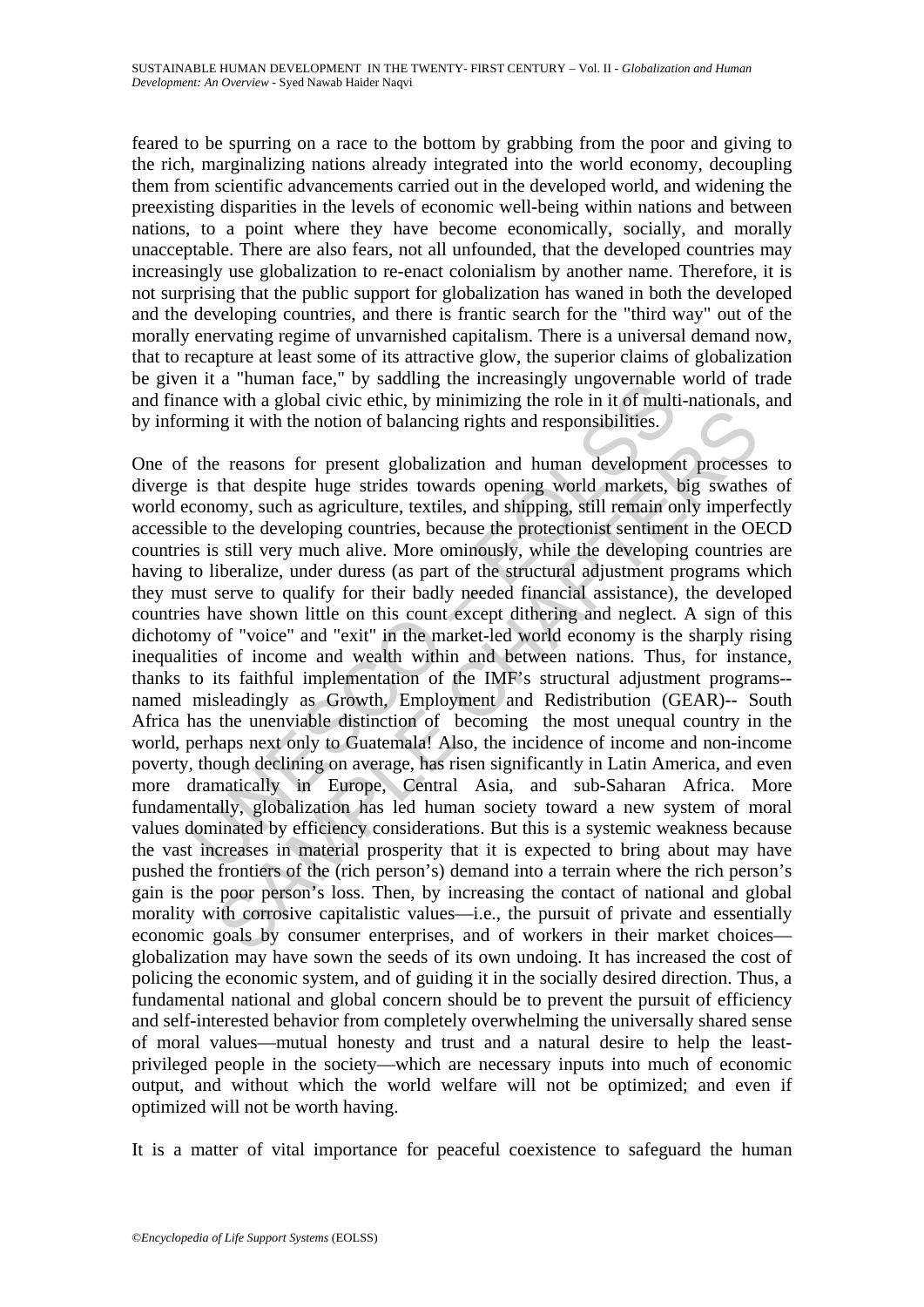In the unergation of the interesting imakes of the so-callement in the UN's Accord) by the Multinational Corporations (MNCs), which inical advances beyond the grasp of the developing countrieved consensus now that a balanc and advances beyond the grasp of the developing countries. There<br>all advances beyond the grasp of the developing countries. There<br>consensus now that a balance should be kept between the market and<br>that incurally and intern development already achieved, to improve upon it as globalization undermines it, and to weave these historical forces into a symbiotic relationship to accelerate humankind's cultural evolution—by not seeking efficient solutions only, but rather by insisting on equitable outcomes at the domestic and global levels. To this end, survival strategies need to be designed to enhance the economic "endurance" of the poor nations (and peoples), to help them grow fast enough so that they converge more quickly to the world's economic performance levels; which, incidentally, is also a necessary condition to participate effectively in the globalization process. In addition, the systemic bias of the world trading system must be corrected so that it lays out the promised "level playing field" for a mutually profitable exchange between the rich nations and the poor nations, and keeps a tight rein on Western unilateralism and plurilateralism. No less important is the regulation of the increasing misuse of the so-called Intellectual Property Rights (Trips Accord) by the Multinational Corporations (MNCs), which keep the fruits of technical advances beyond the grasp of the developing countries. There is a widespread consensus now that a balance should be kept between the market and the government nationally and internationally, to convert market-friendly strategies into people-friendly outcomes. But this mission cannot succeed if globalization is seen merely as a reassertion, at the world level, of the old-fashioned laissez-faire, profitseeking capitalism, beyond the touch of human hands. What needs to be clearly understood in this context is that the eighteenth century liberalist heresy—that humankind is essentially a reasonable entity, rational enough to know the limits to the pursuit of self-interest so that rationality eventually triumphs over arbitrariness and chaos—can no longer be taken for granted in this age of globalization. Such sunny optimism about the quintessential rationality of human behavior leading in inscrutable ways to social good completely ignores the universal phenomenon of the individual's propensity to free ride. With proper domestic and global economic management and through what is known in the economics literature as "mechanism design"(i.e., giving people the incentive to reveal their "private information") it is possible, however, to escape from Prisoner's Dilemma-type situations by informing individual rationality with a sense of collective rationality, and by evolving stable mixtures of competitive and collaborative behaviors. Even more important it is to make public the universally accepted principles of justice (now enshrined in the UN's Millennium Declaration) so that, as Rawls (1999) put it, "they become morally recognized convictions shared by members of a well-ordered society".

This chapter seeks to analyze the multi-layered phenomena of globalization and human development, both of which draw strength from some traditional notions passionately held about what ultimately moves the economic universe—that is, self-interest and selflove and/or a sense of social obligation and commitment to higher goals of human existence. The general point made here is that to define globalization as simply a process that leads to a freer and faster flow of goods, capital, services, and knowledge, at breath-taking speed, is essentially circular reasoning; because if it did not do so, it would not be globalization. To avoid this circularity, globalization must be defined in terms of what it does to advance human development, by making world production bigger and better, by enhancing the well-being of the peoples around the globe, and by strengthening a sense of moral obligation to lessen for the poor the pain of wrenching change.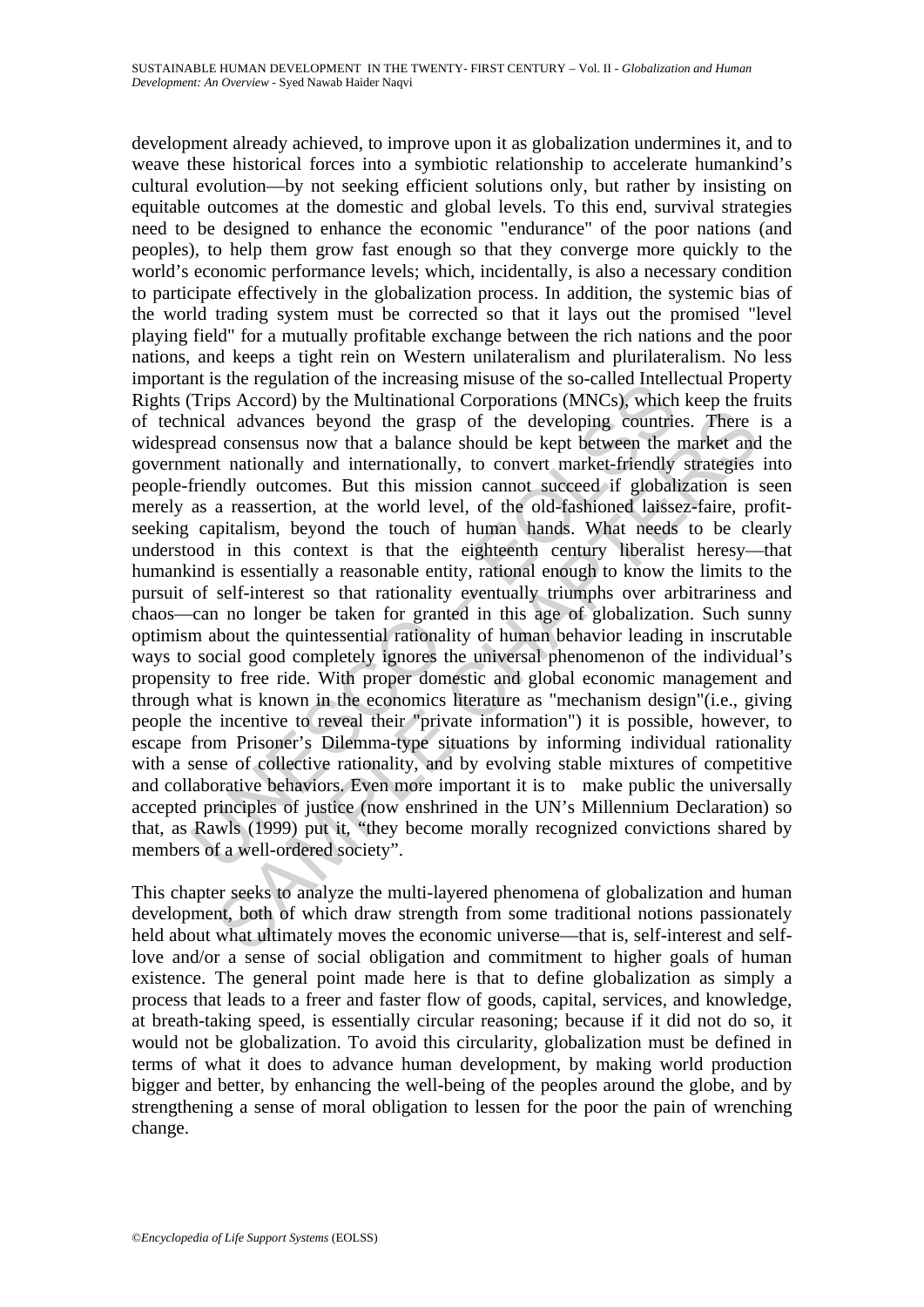# **2. The Foundational Issues**

It will be useful to begin by identifying some of the main factors—namely, free markets, economic development, moral values, and the mixed economy—, which define the relationship between globalization and human development and make the benefits of the former trickle down to the latter.

#### **2.1 Globalization**

Globalization has been identified by the World Bank's 2000 Annual Development Report as one of the key characteristics of the economic landscape in the twenty-first century to which national and global development policies must willy-nilly adjust with a view to realizing the pursuit of economic prosperity. Three principal forces drive globalization—technological change, liberalization of trade and capital (and labor) flows, and the multinational corporations—which makes national economies interdependent by integrating them into a complex web of interlocking economic (political, social and cultural) relationships.

### **2.1.1 Technological Change**

The parallel parallel parallel method is attention-<br>
or realizing the pursuit of economic prosperity. Three princips<br>
and the multinational corporations—which makes nation<br>
endent by integrating them into a complex web of on-technological change, liberalization of trade and capital (and la<br>d the multinational corporations—which makes national econon<br>dent by integrating them into a complex web of interlocking econe<br>occial and cultural) relat Technological change has made it possible to increase total factor productivity—to produce goods (and services) in greater quantity, more cheaply and better, and still make profits. By abridging great distances that separate peoples and places, it has vastly increased the economy and ease with which information is stored, analyzed, and communicated; so that goods, capital, and knowledge travel in much shorter time and at much less expense than was imaginable even a decade ago. Of the three most revolutionizing contemporary technological advances—namely, fuel-cell technology, genetic engineering and the internet economy—the last-mentioned is set to illumine new pathways to knowledge by extending the reach of the human mind in much the same way as the Industrial Revolution enhanced the power of the human hands. It has made the emergence of free global markets irreversible, mainly through business-to-business (B2B) exchanges, which are worth about \$4 trillion in the US alone. It promises to create a "new economy," in which buying and selling increasingly takes place in the virtual web market, with transaction costs driven down towards a zero level, which so far has only been the economists' fantasy. Also, it is expected to raise the level of OECD output significantly over time. However, since this Internet-driven knowledge economy is hugely concentrated in the hands of countable Western (indeed, largely US) monopolies, its spillover to the rest of the world has been indeterminate at best. And the situation is made worse by a liberalist philosophy that does not recognize the economic rights of the poorer nations to the fruits of economic progress.

# **2.1.2 Liberalization of Trade and Capital (and Labor) Flows**

The increasing trend toward liberalization signifies a gradual lifting of the tariff and non-tariff restrictions on the flow of goods, services, factors of production (mainly capital, and labor), and ideas so that these move freely (or nearly so) across national borders—and ideally, as if no national borders existed. The metaphor of a globalizationinduced "Global Village— term coined by the Canadian academic Marshall McLuhan in 1962—conjures up the image of a borderless, physical (or virtual) marketplace in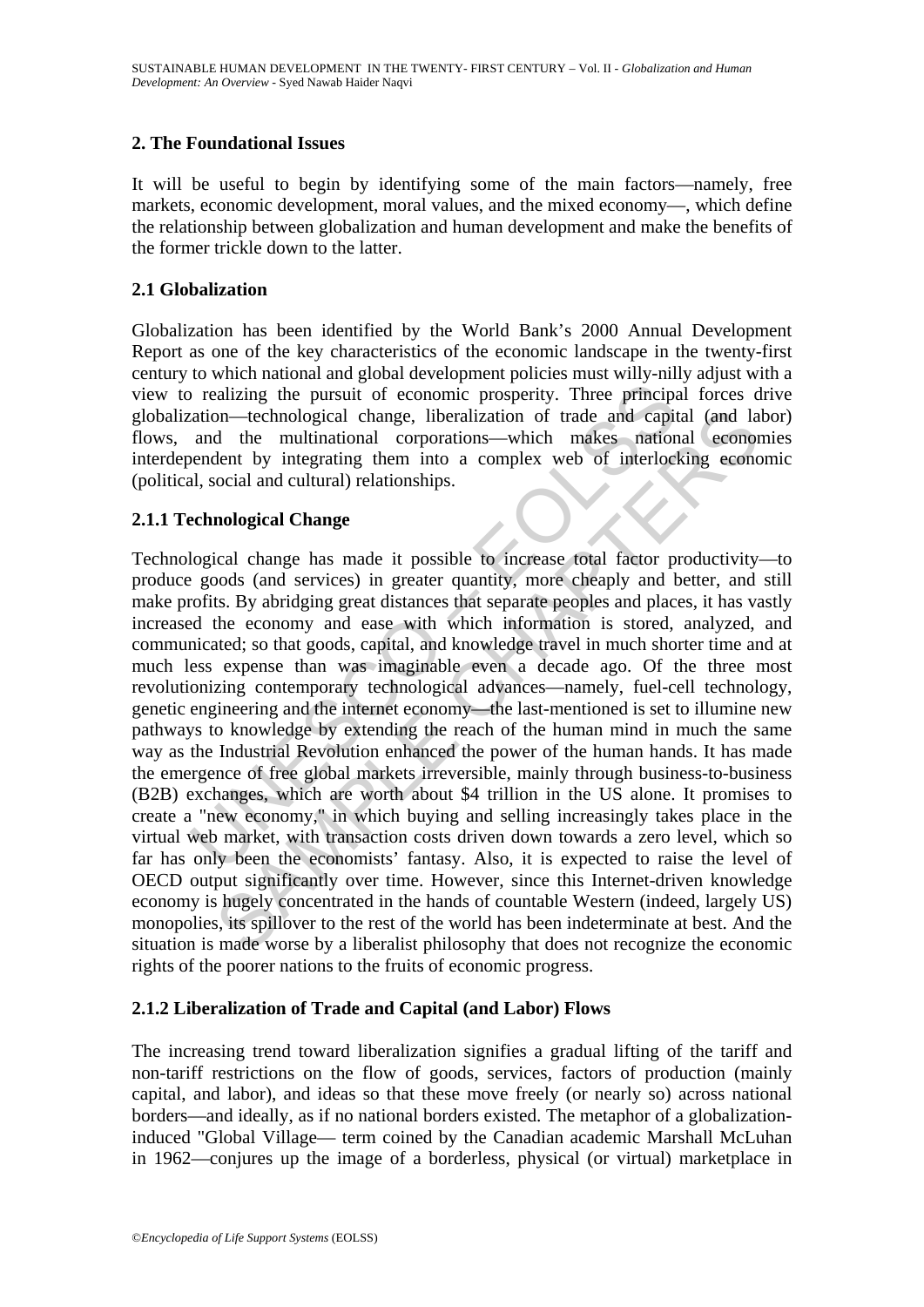which different peoples interact without having to cross national borders. A positive movement towards this goal has been facilitated, since 1948, by the General Agreement on Tariffs and Trade (GATT), and since 1995 by the World Trade Organization (WTO). Both these have sought, although not with much success so far, to facilitate market access and to promote "rule-based" trade in a multilateral and nondiscriminatory fashion—multilateral and nondiscriminatory, because bilateralism and discrimination between nations severely limit the possibilities of mutually beneficial trade through "third-market" competition. The pre-war enthusiasm for multilateralism seems to have waned significantly. As Bhagwati (1990) pointed out, the proliferation of bilateral trade agreements and the regional trading blocs in the post-Cold War era have greatly weakened the multilateral trading system. There are definite signs that bilateral trade agreements will become the preferred mode of doing business with the developing countries, to extract better terms from them than is possible in multilateral bargaining at the WTO, where they have come to acquire considerable leverage.

# **2.1.3 Multinational Corporations**

Ens win become the pieterical mode of doing business with example the preference in them is possible in multilaterated.<br>O, where they have come to acquire considerable leverage.<br>
O, where they have come to acquire consider Where they have come to acquire considerable leverage.<br> **Considerable leverage.**<br> **Considerable leverage.**<br> **Considerable leverage.**<br> **Considerable comes are protocol**, and in what quantities they whill be consumpted<br>
wher Finally, the Multinational Corporations (MNCs) are the principal agents through which goods, capital and knowledge move around the globe, and which decide what goods are produced, where these are produced, and in what quantities they will be consumed. These objectives are achieved mainly by the increasing fragmentation (slicing up) of the hitherto monolithic production processes into smaller ones (by outsourcing), which transcend national borders. Greatly facilitated by the Internet, this new phenomenon has meant the participation in production (of spare parts, components, etc.) by even those countries, which do not possess a comparative advantage in the integrated production of goods. It has also led to a freer international flow of capital—which has increasingly taken the form of Foreign Direct Investment (FDI)—within the web of production networks owned by the MNCs. According to the WTO 1998 Annual Report, the flow of FDI increased seventeen-fold, from US\$21.5 billion to almost US\$350 billion, between 1973 and 1996. The rapid growth of such networks has tightened the hold of the MNCs on the direction, content, and form of the emerging trade in goods, services, capital, and knowledge throughout the world, and it has also increased the pressure on national economies to liberalize the international movement of trade, capital, and skilled labor, while leaving unskilled labor out in the cold. Needless to state these are aspects, which must be improved upon to make globalization good.

# **2.2 "Free" Markets/Trade**

It is widely claimed that free (and perfect) domestic and global markets lead to the most efficient production and consumption configurations. The basic reasons for such guarantees of market success are rather technical in nature. The efficiency-maximizing consequences of free markets/trade flow from the First and Second Fundamental Theorems of Welfare Economics, which prove that under some very restrictive assumptions (especially, the existence of all contingent markets peopled with "selfish" consumers and producers, the absence of strategic behavior, and asymmetric information) every competitive equilibrium is Pareto optimal (i.e., when everyone's welfare cannot be increased simultaneously, so that if someone is to gain, others must lose), and that given the possibility of lump-sum transfers and of some even more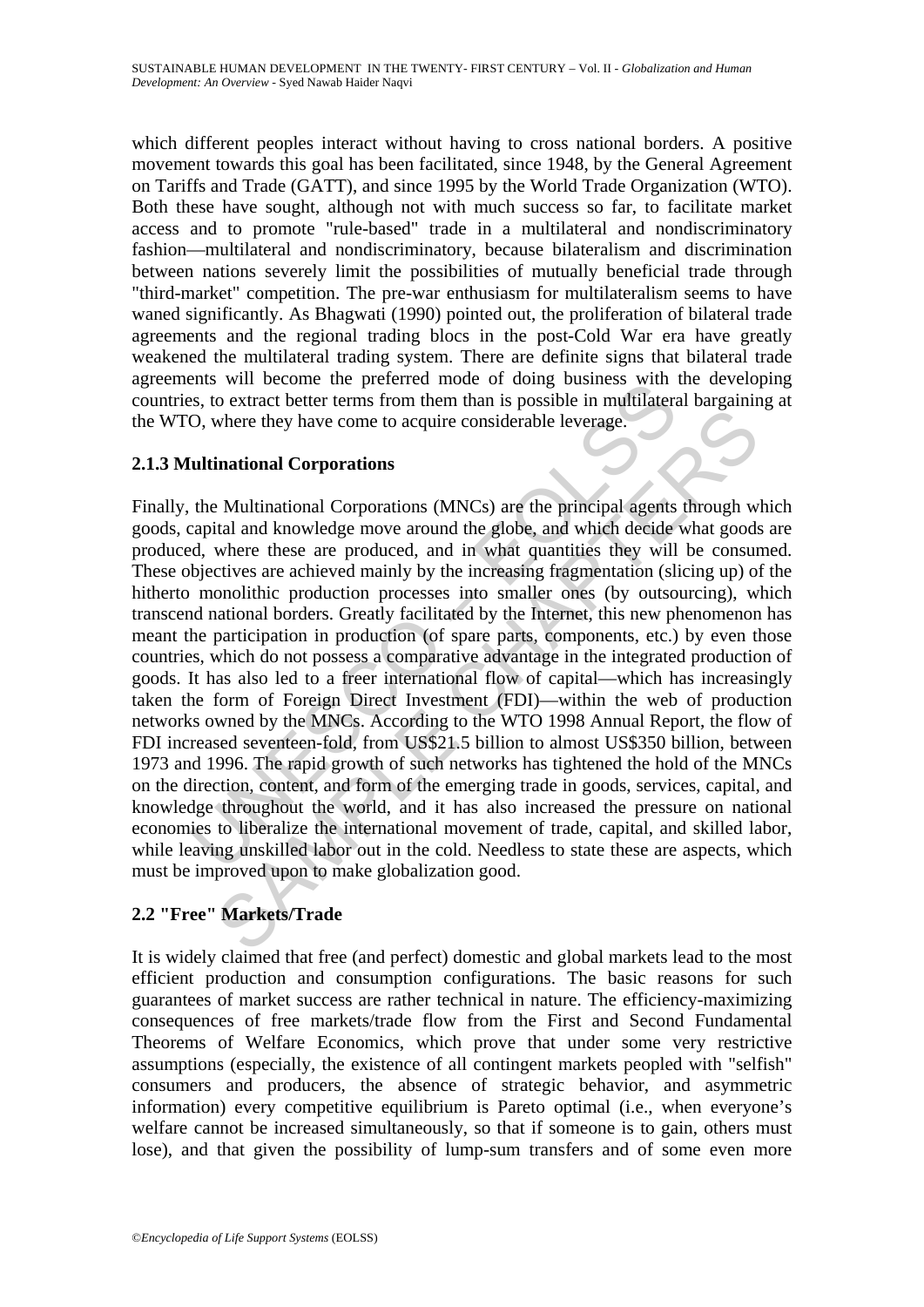In a bound solution can sure of earlieved even when markeds<br>fully competitive. All that is required to achieve optimal result<br>in checking in the signification of this result is that government intervention will in<br>the chan cross bargain freely; they will then negotiate their way to optimality, mplication of this result is that government intervention will not be requaled and anges in the structure of property rights, provided no muttamake ch restrictive assumptions, every Pareto-optimal state is also a competitive equilibrium state. Once these conditions are satisfied, the market prices perform an inexpensive informational role in organizing production, consumption and distribution efficiently. The free markets are deemed, by the Hayek-Friedman maxim, to be even morally superior because they maximize the common social good as the best preservers of individual liberty, and because they offer, as Buchanan (1986) asserted, "the best avenue for the generation of support for free institutions." An immediate implication of these observations is that government intervention is "bad" because it paves the way to totalitarianism even when it seeks to maximize social welfare; it is morally inferior because it compromises individual liberty; and it is in any case redundant because a Pareto-optimal solution, once secured, is unimprovable. The Coase Theorem (1960) shows that optimal solutions can still be achieved even when markets are incomplete and not fully competitive. All that is required to achieve optimal results is to let the economic actors bargain freely; they will then negotiate their way to optimality. An important implication of this result is that government intervention will not be required even to make changes in the structure of property rights, provided no mutually beneficial bargain is missed. This all-round superiority of free markets, asserted both on efficiency and moral grounds, is also carried over to the world markets. If the prices are "right," the international economy is in equilibrium, and the international allocation of resources satisfies all the first-best properties required for securing competitive equilibrium in the domestic economy, then free trade (read, globalization) maximizes world welfare—and, for the same reasons, it "depicts" a morally correct state. Another way of looking at the matter is that if Pareto-optimal equality between the domestic rates of substitution and transformation is extended to equality with the foreign rate of transformation—and if the domestic and world prices get equalized —then world welfare will also be a maximum. Under these first-best conditions, the Smithian Invisible Hand organizes the economic universe of Walrasian vintage into a single, allembracing unit of activity efficiently; and when at its invisible best, it reconciles the apparently irreconcilable trade-off between private selfishness (indeed, unalloyed greed) and social good, domestically and globally. Free trade will then be superior to no trade, and even restricted trade will be superior to no trade. Under the same set of conditions, the Ricardian Law of Comparative Advantage will govern the structure of world trade that is, regardless of its absolute advantage in the production of any number of goods, if each trading country specializes in the goods in which it has the most comparative advantage (or, the least comparative disadvantage). The well-known Heckscher-Ohlin-Samuelson (HOS) Theorem makes this law more specific by relating comparative advantage to the inter-country differences in the relative scarcity of the factors of production (say, capital and labor), and to the varying proportions in which these factors are used in the production of different tradable goods. The central proposition here is that, subject to the satisfaction of all the simplifying assumptions, a country's exports use its abundant factor intensively.

Furthermore, a series of powerful theorems—namely, the Stolper-Samuelson Theorem, and the Samuelson Factor Price Equalization Theorem—assure us that free trade will increase the demand for the country's abundant factor and decrease it for the scarce factor. As a matter of logical necessity, the relative and absolute factor rewards of the abundant factor will rise, and those of the scarce factor decline, in each country; in addition to fulfilling the efficiency requirements for the first-best allocation of world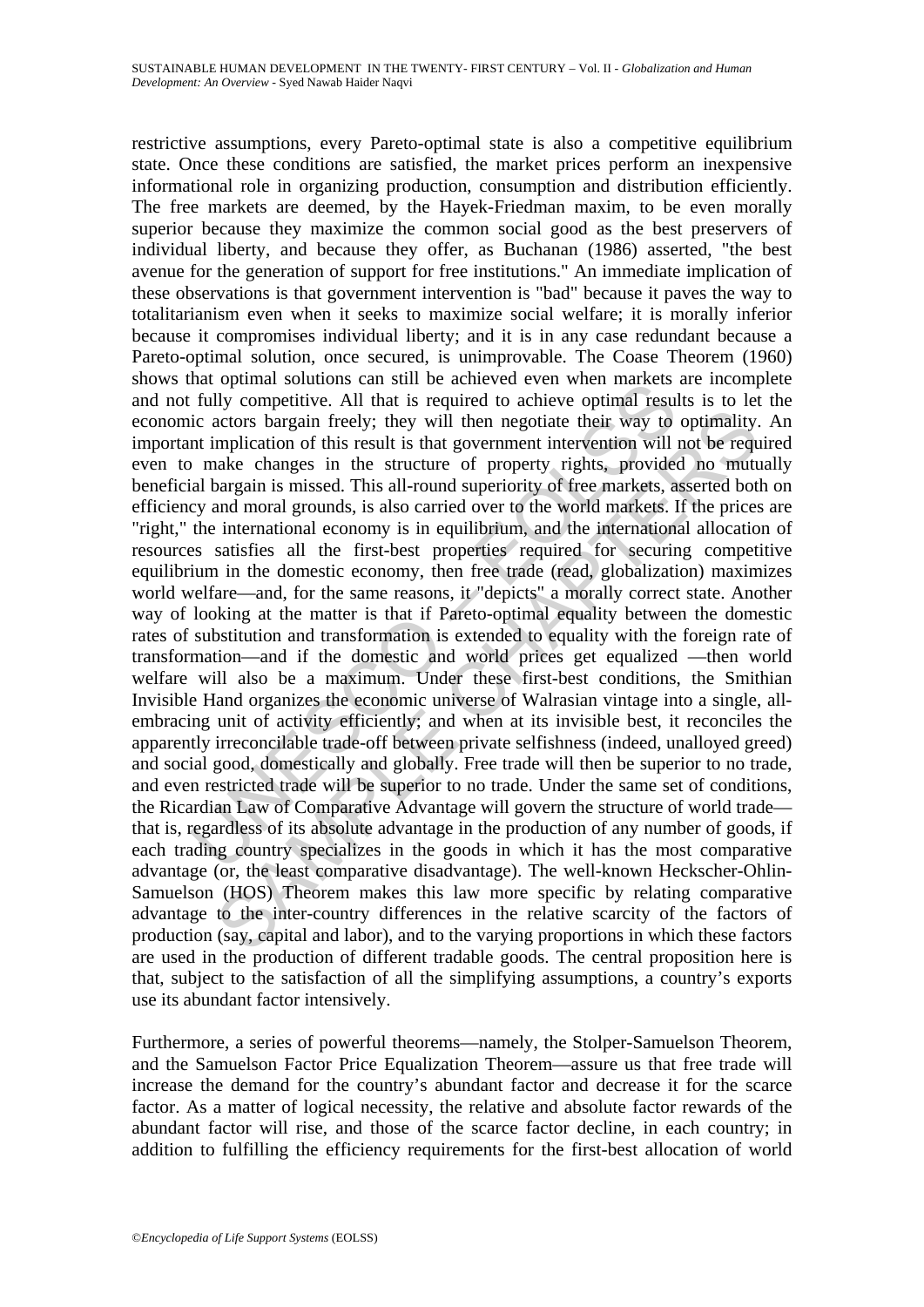1. Tuttentimole, the case to the teleformal, imethantomal planetes of an abstraction of the real world (i.e., a logical constructe the ubiquity of the self-interest principle; it is by no means a jeed self-interest maximiz resources, these theorems ensure that the world distribution of income is the first-best. These propositions, which appear to be a fairly faithful description of the real world, form the economic and moral foundations of globalization. But appearances can be deceptive here because they rely on much too heroic assumptions. Thus, for instance, the seemingly obvious HOS proposition will not hold if the production functions/consumption patterns between trading partners are not identical. Also, there are problems with defining factor abundance—e.g., in physical terms or in price terms; and the unique (one-to-one) relationship between product prices and factor prices, which the HOS proposition demands, cannot be guaranteed if the number of factors and goods exceeds two, which is always the case in the real world. Little surprise then that the empirical tests of the HOS Theorem have been far from conclusive in establishing its "truth." Furthermore, the case for free (internal, international) markets just described is more of an abstraction of the real world (i.e., a logical construct), designed to advertise the ubiquity of the self-interest principle; it is by no means a justification for unfettered self-interest maximization in the real world, nor is there warrant to regard it as working to everybody's advantage. No less important is that an economy run on unmitigated self-interest maximization may be optimal, yet perfectly rotten from equity point of view. This point is amplified in Section 3.

# TO ACCESS ALL THE **41 PAGES** OF THIS CHAPTER, Visit: http://www.eolss.net/Eolss-sampleAllChapter.aspx

#### **Bibliography**

- - -

The uniquity of the self-interest principle; it is by no means a justification<br>self-interest maximization in the real world, nor is there warrant to regare<br>the characteristic self-interest maximization in the real world, n Arrow K. J. (1972). Gifts and Exchanges. Philosophy and Public Affairs 1(4), 343–363. [This oft-cited paper is a comment on Richard Titmusse's The Gift Relationship: from Human Blood to Social Policy. Arrow disputes Titmusse's generalization—based on the relative merits of blood-donation systems when blood is commercially marketed, and when it is voluntarily donated as "gift"—that voluntary giving should be assigned a starring role to produce a more efficient and humanitarian social order, and argues that, while ethical behavior is desirable in achieving economic efficiency, it will be unwise to "use recklessly the scarce resources of altruistic motivation" by substituting ethics for self-interest on a large enough scale. However, he does recognize the non-universality and incompleteness of the price system, which for that reason needs to be "supplemented by an explicit social contract."]

Barro R. J. (1996). Determinants of Economic Growth: a Cross-Country Empirical Study, NBER Working Paper 5698. Pp. 1-71. Cambridge: National Bureau of Economic Research. [This study of the growth performance of around 100 countries for the period 1960–1990 strongly supports the notion of "conditional convergence." That is, given diminishing returns to capital, a negative relationship holds between growth rates of GDP and the initial level of per capita GDP because poorer countries tend to have a higher rate of return on capital and higher growth rate relative to the richer countries. However, this property is "conditional" to the poorer countries enjoying, in the initial situation, a high level of schooling and life expectancy, and lower fertility, etc.]

Bhagwati J. (1990). Departures from multilateralism: regionalism and aggressive unilateralism. The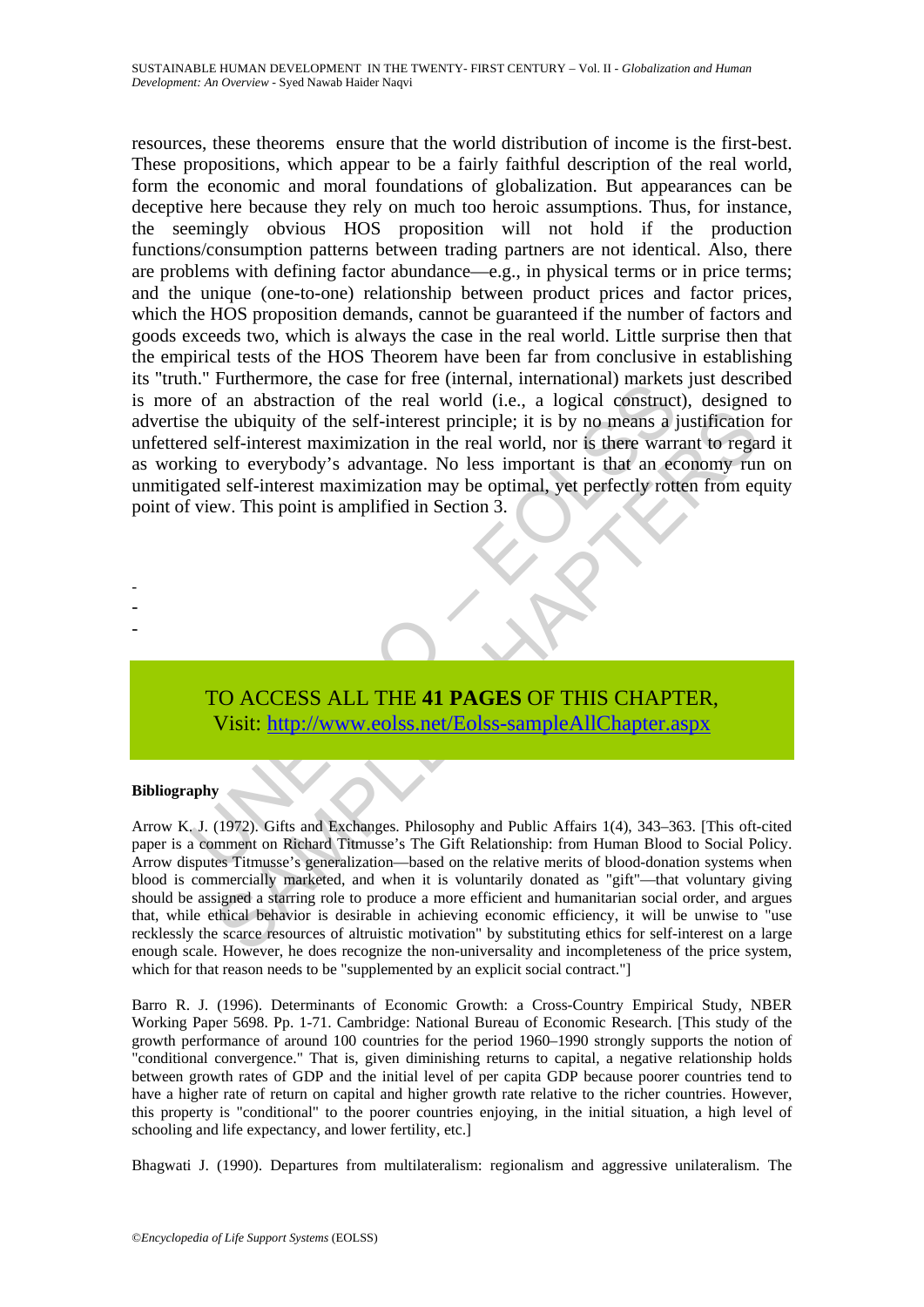Economic Journal 100(December), 1304–1317. [Written before the conclusion of the Uruguay Round Agreement, this paper identifies departures from the GATT ideal of multilateralism, which rests on: (i) nondiscrimination among its members (which is implemented through the application of the Most Favored Nation (MFN) treatment), and (ii) First-Difference Reciprocity (a balanced, mutual and reciprocal trading of trade concessions). In the first case, the departure has taken the form of outbreak of regional trading blocs. Similarly, the Reciprocity Principle is being threatened by US "aggressive unilateralism" (reflected in U.S. Section 301) to extract unrequited concessions from weaker trading partners.]

Bruton H. (1998). A reconsideration of import substitution. Journal of Economic Literature 36(2), 903– 936. [This important study evaluates the relative merits of the import-substitution and export-expansion strategies practiced by the developing countries in the postwar era. It concludes that, contrary to the liberalist contention (supported by the so-called Washington Consensus), the former accelerated the growth rates of those countries (like South Korea and Taiwan) where it led to much "learning and knowledge accumulation," which are the "primary sources of development," but that it failed where it did not do so. On the other hand, too much outward export orientation fails because "learning requires conditions that are essentially internal and dependent on the basic characteristics of the society." In this context, the author disputes the liberalist pet remedies of a minimalist government and market friendliness because "there is much that only governments can do." Also, the recommendation to get the prices right is by no means a straightforward matter where "learning and productivity growth are the basic objectives."]

Buchanan J. M. (1986). Liberty, Market and State: Political Economy in 1980s. 274 pp. Sussex: Wheatsheaf Books Ltd. [This book spells out, among other themes, a research program aimed to "preserve a social order based on individual liberty" and on the Smithian "catallactics" (the science of exchange). The author strongly supports market arrangements and confines the government to facilitating "constitutional choices" made by self-interested individuals.]

is a cocumulation," which are the "primary sources of development," but that it is one of the cher hand, too undo outward expert orientation fails because of the author displects of the author displects of the author displ In the other hand, too much outward export orientation latts because "learning requires<br>at are essentially internal and dependent on the basic characteristics of the society." In<br>tuthor disputes the liberalist pet remedie Coase, R.H. (1960). The problem of social cost, Journal of Law and Economics,3;pp.1-44. [ The article has been one of the most influential ones to have exercised the minds of economists and policy-makers. At a theoretical level, it has shown that complete and competitive markets are not necessary to prove their efficient working, provided there are no restrictions on individuals to enter into mutually beneficial bargains and if all the beneficial bargains are in fact struck. Then, even if market outcomes are inefficient, individual players can still bargain their way to optimality. Its practical use has been to show that government intervention is not required even to restructure of private property rights efficiently. It has also been used as an argument in favor of privatization]

Coats A. W., ed. (1971). The Classical Economists and Economic Policy. London: Methuen. [This collection of papers throws light on the widely held notion that nineteenth century England represented the "Age of Laissez-Faire." An important essay by Scott Gordon ("The ideology of Laissez- Faire") concludes: "Laissez- Faire was not a maxim which determined the issue in any instance; but it played a notable role in the contemporary lobbying and propaganda." The book also emphasizes the restricted reach and salience of self-interest in that Age, which was assumed to be subject to built-in moral restraints.]

Greenwald B. C. and Stiglitz J. E. (1986). Externalities in economies with imperfect information and incomplete markets. Quarterly Journal of Economics 101(2), 229–264. [This paper shows that freemarket equilibria in real-world situations of imperfect information, incomplete markets, moral hazard etc., are rarely ("constrained") Pareto-optimal, which implies that contrary to the First Fundamental Theorem of Welfare Economics, competitive equilibria are (almost always) improvable by suitable government intervention.]

Hayek F. A. (1960). The Constitution of Liberty. 540 pp. London: Routledge and Kegan Paul. [This book advocates that individual liberty be assigned priority over all other social goals. As to the problem of ensuring a modicum of distributive justice, the author "solves" it by taking it off his reformist agenda: "Even the poorest to-day owe their relative well-being to the results of past inequality." He opposes state because state intervention even to achieve a higher level of well-being because it paves to way to totalitarianism.]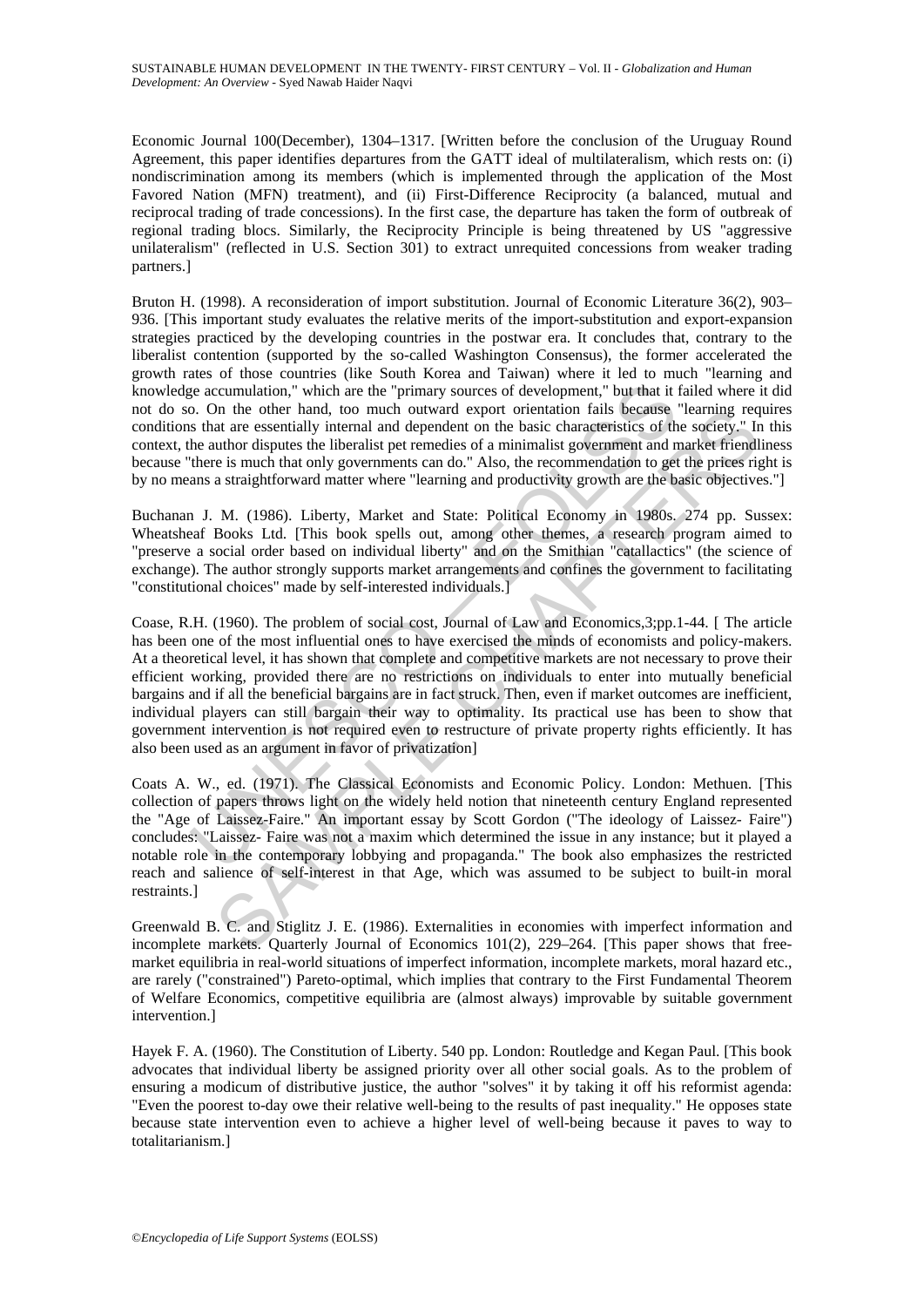Hirsch F. (1977). Social Limits to Growth. 190 pp. London: Routledge and Kegan Paul. [This work questions the operational viability of economic liberalism based on unrestricted self-interest, notwithstanding its success in achieving material prosperity in the West by decentralizing knowledge and decision-making. Thus, to make it operational, an internalized sense of social obligation is required because "morality of the minimum order is necessary for the functioning of the market system." Also required is a mixed-economy framework, if only because: "market capitalism has never been the basis of political economy in any country, at any time."]

International Monetary Fund (2000). World Economic Outlook. 186 pp. Washington, DC: IMF. [In addition to highlighting the dangers that the volatility of asset prices poses for the financial systems, even when inflation rates and budgetary deficits are generally low (in the developed countries), this report analyses the possibility of the poor countries catching up with the developed countries, and of the factors that impede this process. It recommends low budget deficits, low inflation rates, market-determined exchange rates, and liberalization of trade and capital flows, as nearly always helpful of the growth of per capita income and poverty reduction.]

Keynes J. M. (1971–73). Collected Writings, Volume 9. The End of Laissez-Faire. London: St Martin. [This book, published in 1924–1926, shows that the nineteenth century laisser-faire doctrine no longer acts as an oriflamme of economic forces; and that a minimal state never formed the basis of political consensus. In general, "it is not a correct deduction from the Principles of Economics that enlightened self-interest always operates in the public interest. Nor is it true that self-interest generally is enlightened"—the emphasis is given in the original.]

Lewis W. A. (1954). Economic development with unlimited supplies of labor. Manchester School 22, 139–191. [This oft-quoted paper explains that to finance rapid capital accumulation, savings must increase relatively to national income because capital and labor move unidirectionally from the lowproductivity agricultural sector to the high-productivity manufacturing sector at an unchanged wage rate—unchanged, because the supply of labor is assumed infinitely elastic in the former. This fact, combined with the higher productivity of (capitalist) manufacturing sector, explains why profits rise relative to the wage rates and why savings rise because only (or mostly) the capitalists save.]

come and poverty reduction.]<br>
M. (1971–73). Collected Writings, Volume 9. The End of Laissez-Faire. L<br>
Mk, published in 1924–1926, shows that the nineteenth century laisser-faire.<br>
Mk, published in 1924–1926, shows that th . (1971–73). Collected Writings, Volume 9. The End of Laissez-Faire, London: St Mublished in 1924–1926, shows that the nineteenth century laisser-faire doctrine no le control filement of conomic forces; and that a minimal Lewis W.A. (1955), The Theory of Economic Growth, Homewood Illinois: Richard D. Irwin, Inco. [One of the best books ever written on the subject, the author gives a logically tight explanation of basic drivers of economic growth, which he identifies in the book as " the effort to economize, the accumulation of knowledge, and the accumulation of capital". Far from advocating growth fundamentalism, of which he has been unjustly criticized, he presents a theory of economic development (not just growth) that encompasses an essentially egalitarian systemic change. The book, which has mostly been referred to without having been read carefully (which has been the fate of most classics), still remains unsurpassed for its quintessential wisdom, a keen sense of economic history, and a correct identification of forces of change.]

Marshall T. H. (1950). Citizenship and Social Class. Cambridge: Cambridge University Press.

Naqvi, Syed Nawab Haider (1993). Development Economics: a New Paradigm. 180 pp. New Delhi/Newbury/London: Sage Publications. [This book highlights the need for a mixed economy and the inevitability of making normative judgments as integral elements of the paradigm of development economics. Without these elements the perennial problems of human existence—e.g., ensuring growth with distributive justice, the quickest alleviation of poverty and social deprivation—cannot even be addressed by neoclassical economics with its emphasis on efficient solutions.]

Naqvi, Syed Nawab Haider (1995). The nature of economic development. World Development 23(4), 543–556. [This paper formalizes the concept of "orderly transformation"—one that envisages managing a harmonious pattern of economic development in which a high rate of growth of per capita income leads the way, while ensuring macroeconomic stability, distributive justice, poverty reduction and human development. Empirical evidence on 40 developing countries shows that this tendency sets in motion when the growth rate of per capita income of 3% per annum or more is sustained over an extended period of time.]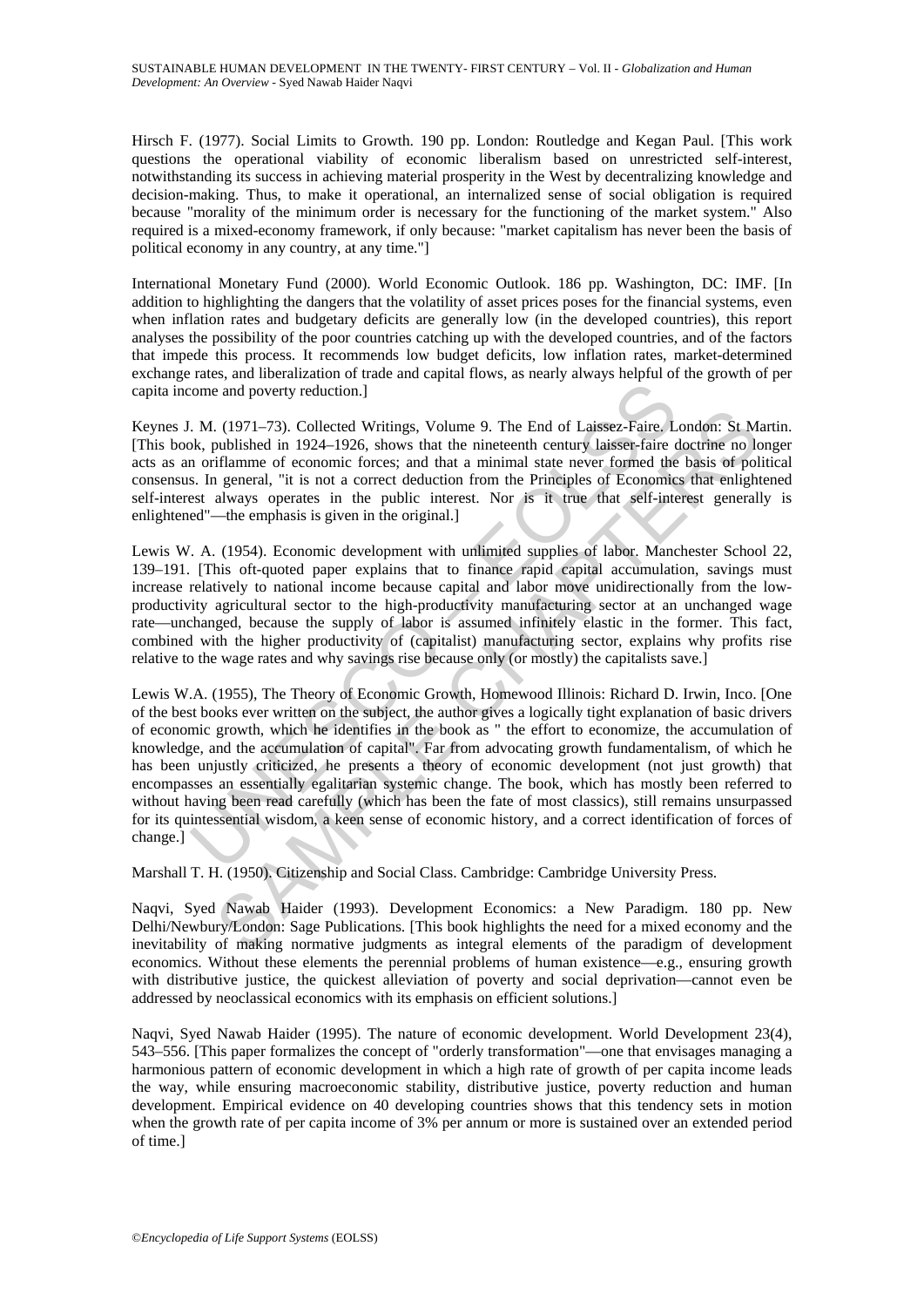Naqvi, Syed Nawab Haider (2003), Development Economics: Nature and Significance, New Delhi/Newbury/London: Sage Publications [The book attempts to present development economics as a paradigm in its own right that does science differently from other competing paradigms. It has its own research priorities, a distinct world-view of the basic processes of economic development, and it offers a distinctly different, and relevant, analytical framework to tackle development-related issues. It identifies the basic building-blocks of development economics as: commitment to achieving high rates of growth of per capita income with a focus on distributive justice and poverty alleviation; an uncompromising emphasis on bringing ethics and economics into a logically tight framework when it is neither irrational to act morally nor immoral to act rationally; and a mixed economy framework].

nent policy. In sharp contrast to the universal academic practice, it argues then the randigem was essentially a correct representation of conomic reality<br>in the early post-Colonial period; and that it offered hypotheses t Franchino was essentially a correct representation of economic radiity in the developed<br>nee carly post-Colonial period; and that it offered hypotheses that are still valid. And y<br>beralist Paradigm supplanted it—an unwise Naqvi, Syed Nawab Haider (2006/2007). The Evolution of Development Policy: A Reinterpretation (to be published) [The book offers a paradigmatic account of the evolution of development policy in the last half a century or so. It identifies three principal paradigms---namely the Traditional Development Paradigm, the Liberalist Paradigm, and the Human Development Paradigm---that have had a direct effect on development policy. In sharp contrast to the universal academic practice, it argues that the Traditional Development Paradigm was essentially a correct representation of economic reality in the developing countries in the early post-Colonial period; and that it offered hypotheses that are still valid. And yet, in 1980, the Liberalist Paradigm supplanted it---an unwise move the adverse effects of which on the development potential of the developing countries have been immense. Based essentially on the inviolate orthodoxy of neo-classical economics, which takes pride in its universality, the Liberalist Paradigm has been implemented through the conditionalities of the Structural Adjustment Programs, which imposed on the developing countries a vision of economic processes, without regard to the reality in the developing countries. The Human Development Paradigm, inaugurated in 1990, has brought ethics formally into development policy and it has offered its own world-view of development in which income is only a means to achieving the freedom to choose certain valuable "functionings" that a person has reason to value most. While the Human Development Paradigm has made an original contribution to understanding the problems of distributive injustice, poverty and human deprivation; yet its de-emphasis on income maximization is by and large unwise. The book argues that the stage has been set for a New Development Paradigm, which synthesizes the valid parts of the preceding paradigms (especially of the Traditional Development Paradigm and the Human Development Paradigm) to tackle the elemental development issues--- economic growth, distributive justice (including gender equity), poverty reduction and convergence--- as an irreducible set of policy objectives]

Nozick R. (1974). Anarchy, State and Utopia. 334 pp. Oxford: Basil Blackwell. [This work offers a moral-rights theory of entitlement and "historical justice" which is strictly procedural and nonconsequentialist—procedural, because it insists that one is fully entitled to whatever (property) one comes to hold by the legal principles of "acquisition and transfer"; and non-consequentialist because the owner is allowed unlimited exercise of his/her property (or of income from it). An implication of Nozickian nonconsequentialism is to confine the (minimalist) state to safeguarding "negative freedoms" of the individuals (i.e., the freedom from interference by the state and/or other individuals).]

Rawls J. (1971/1999). A Theory of Justice. 538 pp. Cambridge, Massachusetts: Harvard University Press/Oxford: Clarendon Press. [In one of the most influential books of the 20th century, the author rejects Benthamite monoconcentration on the metric of (total) utility, spells out the "Justice-as-Fairness" principle and the Difference Principle. The operational part of the theory is the concept of the "social primary goods" that all individuals demand no matter what else they do—i.e., liberty, opportunity, income and wealth, and the bases of self-respect—which are used as indices of human well-being. The "Justiceas-Fairness" principle demands that these goods be distributed equally, "unless an unequal distribution of any, or all of [them]…is to everyone's advantage"; and the Difference Principle requires that "the leastdisadvantaged people draw the greatest benefit" from holding these goods.] The revised version appeared in 1999.

Sen A. K. (1992). Inequality Reexamined. 152 pp. New York: Oxford University Press. [The author explores the all-important social-economic and political question: "Equality of What"; and answers it by reference to the "capability" of different persons to achieve valuable "functionings", which are constitutive of a person's well-being. The point of this approach is to focus on "substantive freedoms that people have rather than on particular outcomes with which they end up." The originality of the capability calculus is to take into account the essential diversity of the circumstances "internal" to a person, which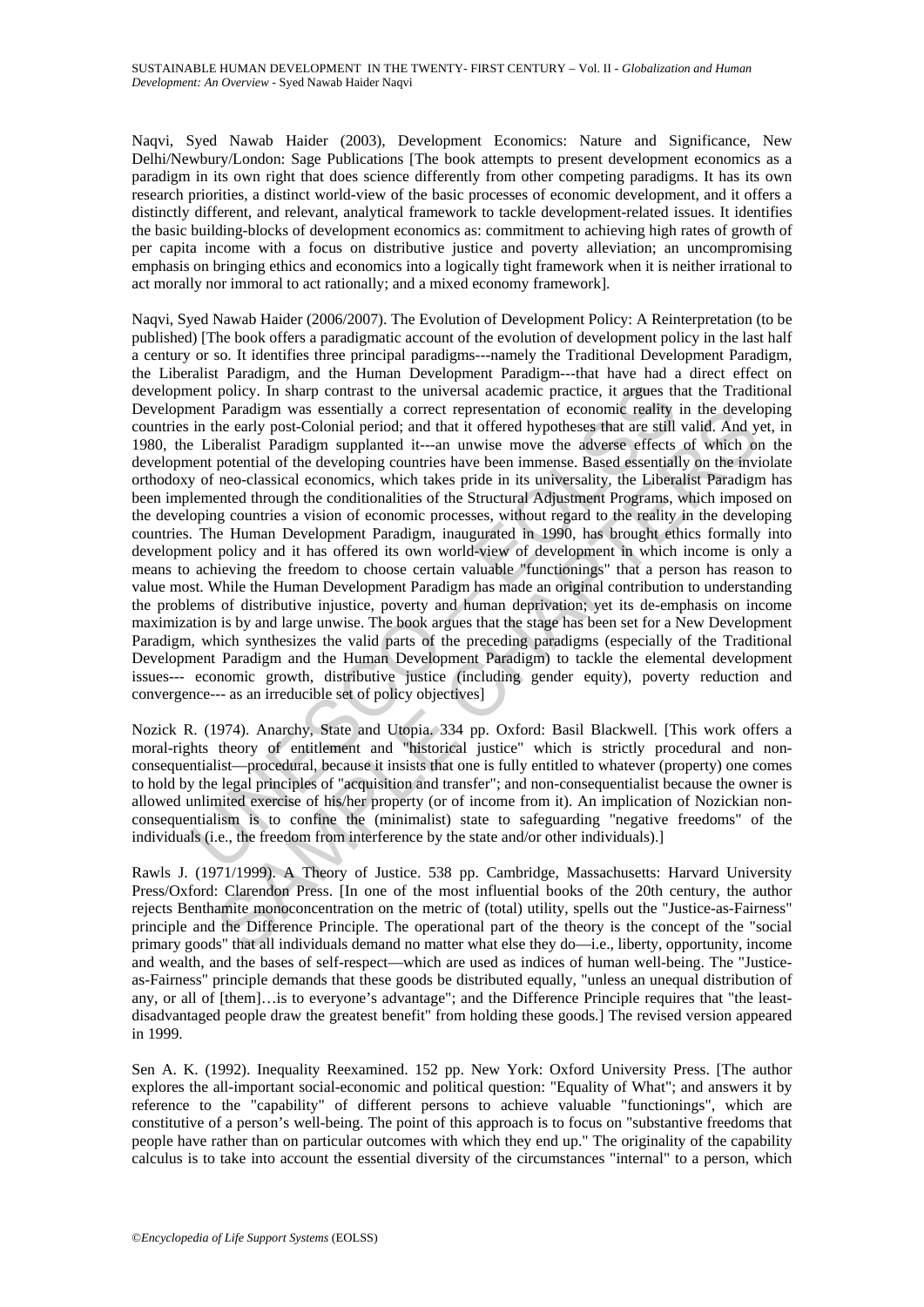determine his/her ability to convert ownership of say assets, primary goods, etc., into his/her capability to live well.]

Sen, A.K. (1999), Development as Freedom, New York: Anchor Books, a Division of Random House, Inc., [In what is sure to become a classic, the author sets out a powerful case for seeing development as a process of expanding freedom that people enjoy. He explicitly argues for a non-Utilitarian consequentialist moral philosophy as a basis of an essentially egalitarian reordering of domestic and global economic relations. It also provides a scientifically cogent framework for analyzing the elemental problems of distributive justice, poverty alleviation and redressing human deprivation. His ideas have deeply influenced the global thinking on development issues.]

Singer H. W. (1950). The distribution of gains between investing and borrowing countries. American Economic Review 40(2), 473–485. Also reproduced in Caves R. E. and Johnson H. G., Eds. (1968). Readings in International Economics, 306–317. Homewood, Illinois: Richard Irwin, Inc. [This paper argues that "structural differences" between the developed countries (which typically are exporters of high value-added manufacturing) and the developing countries (which export lower value-added primary goods) introduce a systemic bias in the international trading system because of which trade and investment hinder the growth-promoting process of structural transformation in developing countries. This paper is the basis of the well-known Singer-Prebisch thesis.]

at "structural differences" between the developed countries (which typically are<br>led manufacturing) and the developing countries (which export lower value<br>throduce a systemic bias in the international trading system becaus manulacturing) and the developing cointines (whinch export lower value-added principal and the and<br>mider the growth-promoting process of structural transformation in developing count-<br>the basis of the well-known Singer-Pre Sirageldin I. (2002). Sustainable Human Development in the Twenty-First Century: An Evolutionary Perspective. In Perspectives and Overview of Life Support Systems and Sustainable Development, Encyclopedia of Life Support Systems (UNESCO-EOLSS). Paris; UNESCO. [This article draws attention to the multidisciplinary character of human development, which cannot proceed independent of its interaction with environment change and without regard to the state of educational advancements, technological processes and scientific achievements—all of which have a direct bearing on the quantity and quality human well-being. In this pluralistic view, human development is seen as an outcome of the historical process of symbolic cultural evolution, which takes human development beyond the slow grind of anatomical evolution. This characterization of human development has been applied in the article to such vital problems as distributive justice, poverty, demographic change and globalization.]

Stiglitz, Joseph, E. (2003), Globalization and Its Discontents, USA: W.W. Norton &Company [One of the most widely, though highly controversial, book to appear in the last decade, the author mounts a frontal attack on the corporate interests that have guided the policies of international donors. He holds the IMF responsible for practicing market fundamentalism as a cure-all, and for bringing misery to the people in the developing countries. He illustrates the damage that the IMF has caused to the very fabric of the developing countries economies, by the predicament of East Asian miracle economies in 1996/1997 financial crises and of Soviet Russia in the post-reform period. The former had to go through a crisis, not of their making, which destroyed the hard work of decades in a matter of days and weeks. The latter shows how taking a short cut to capitalism can be highly damaging for a country that not long ago was a world super-power].

Streeten P. (1998). Globalization: threat or opportunity. Pakistan Development Review 37(4), 51–85. [This paper shows that contrary to the normal expectation of a beneficial outcome, globalization so far has posed a threat to these countries (and to the world) as ethnic, religious and racial tensions have resulted in impoverishment, inequalities, work insecurity, a weakening of institutions and social-support systems, an erosion of established identities and values, and reduced protection of agriculture. Also, because of globalization, the income gaps between the rich and poor countries, regions and peoples have doubled over the last 30 years.]

United Nations Conference on Trade and Development (1998, 1999). Trade and Development Reports (TDRs). 226 pp and 274 pp. New York: United Nations. [The TDRs, especially since 1995, have shed "light on some of the pressing policy issues facing developing countries." The 1998 TDR analyzes the East-Asian crisis, which it blames almost entirely on the fickleness of the foreign capital markets, which need to be regulated. The 1999 TDR builds on this theme and warns that "unbridled competition, particularly among unequals, has never, by itself, delivered faster growth and shared prosperity even in to-day's developed countries and it has at times been destructive. There is no reason to expect a better outcome now." In this context, it holds Western protectionism mainly responsible for endangering the